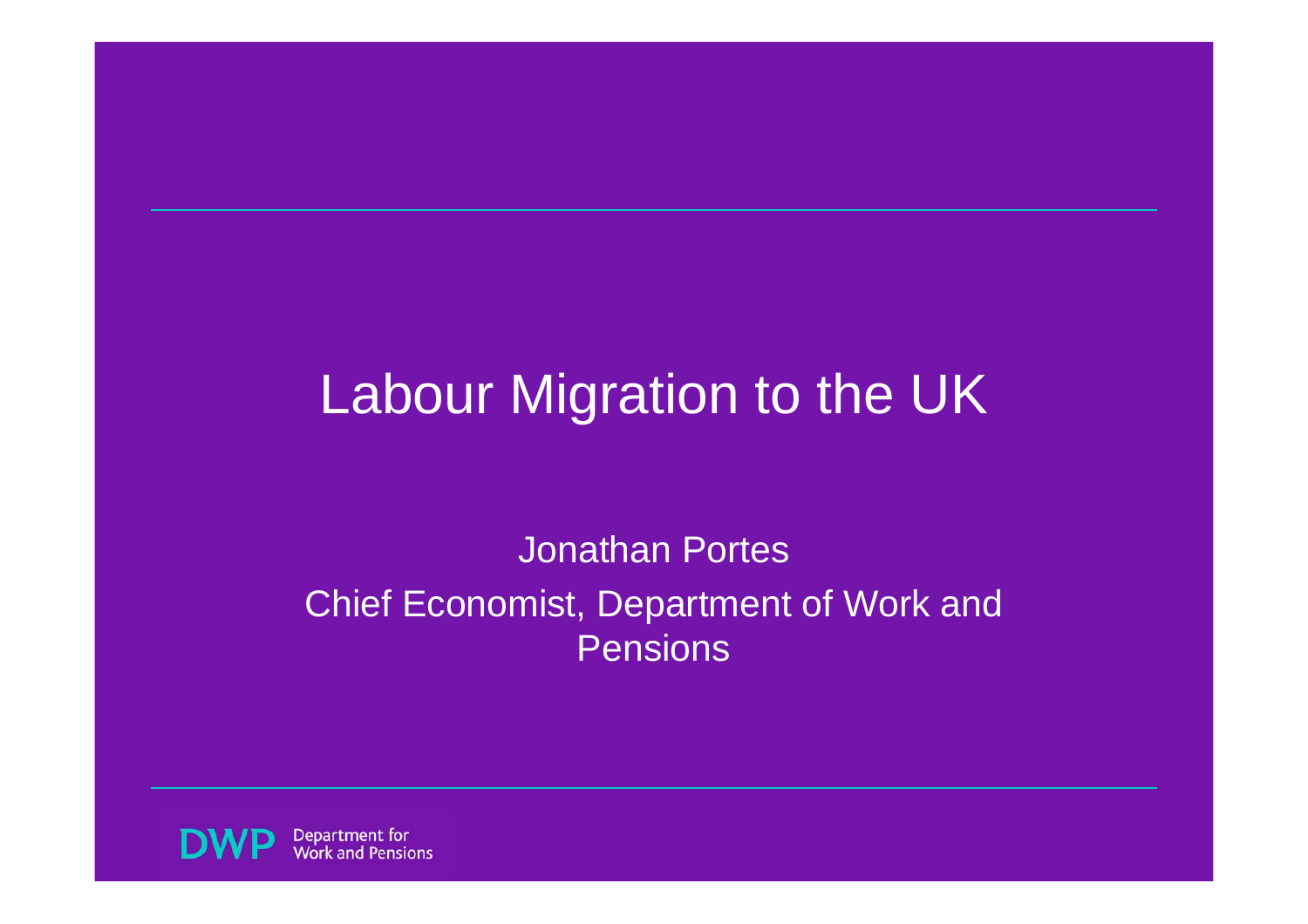#### Context and summary

- •Rapid rise in migration to the UK
- $\bullet$  Broadly positive government stance towards economic migration; clear consensus among economists about benefits
- $\bullet$  But considerable political difficulties, especially around asylum and irregular migration
- $\bullet$  A8 Accession – what can we say about labour market impact.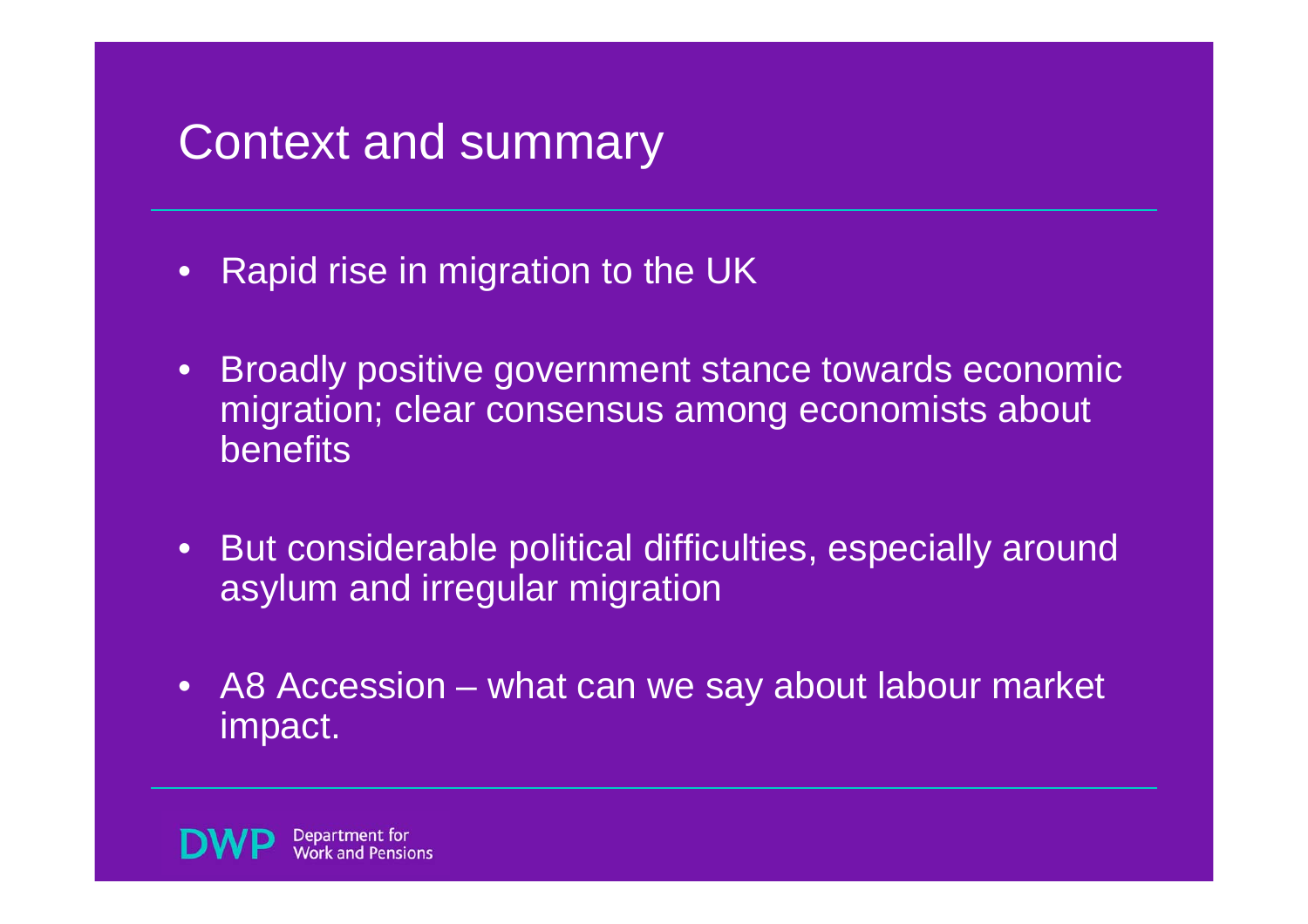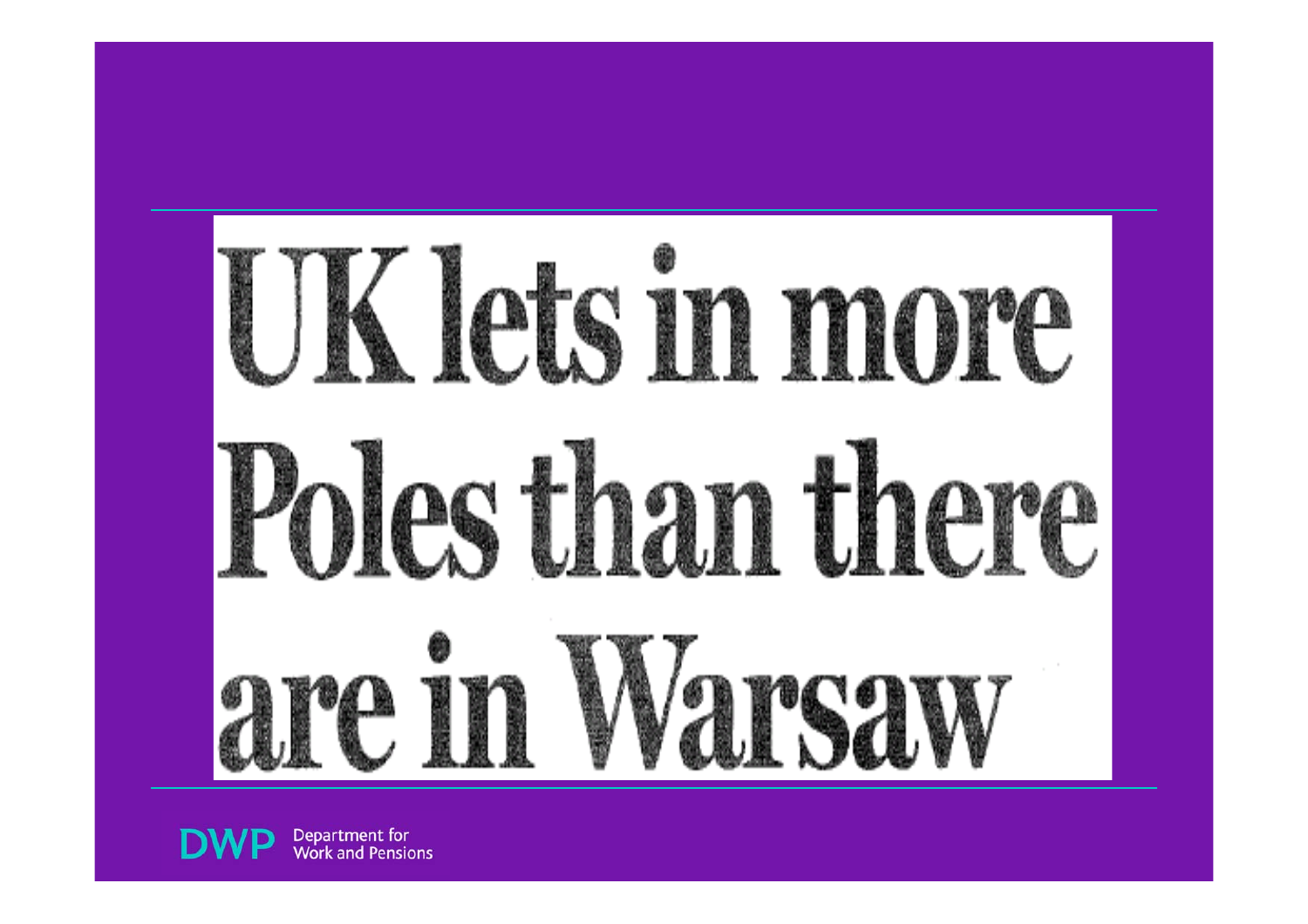### Substantial increases in UK migration flows

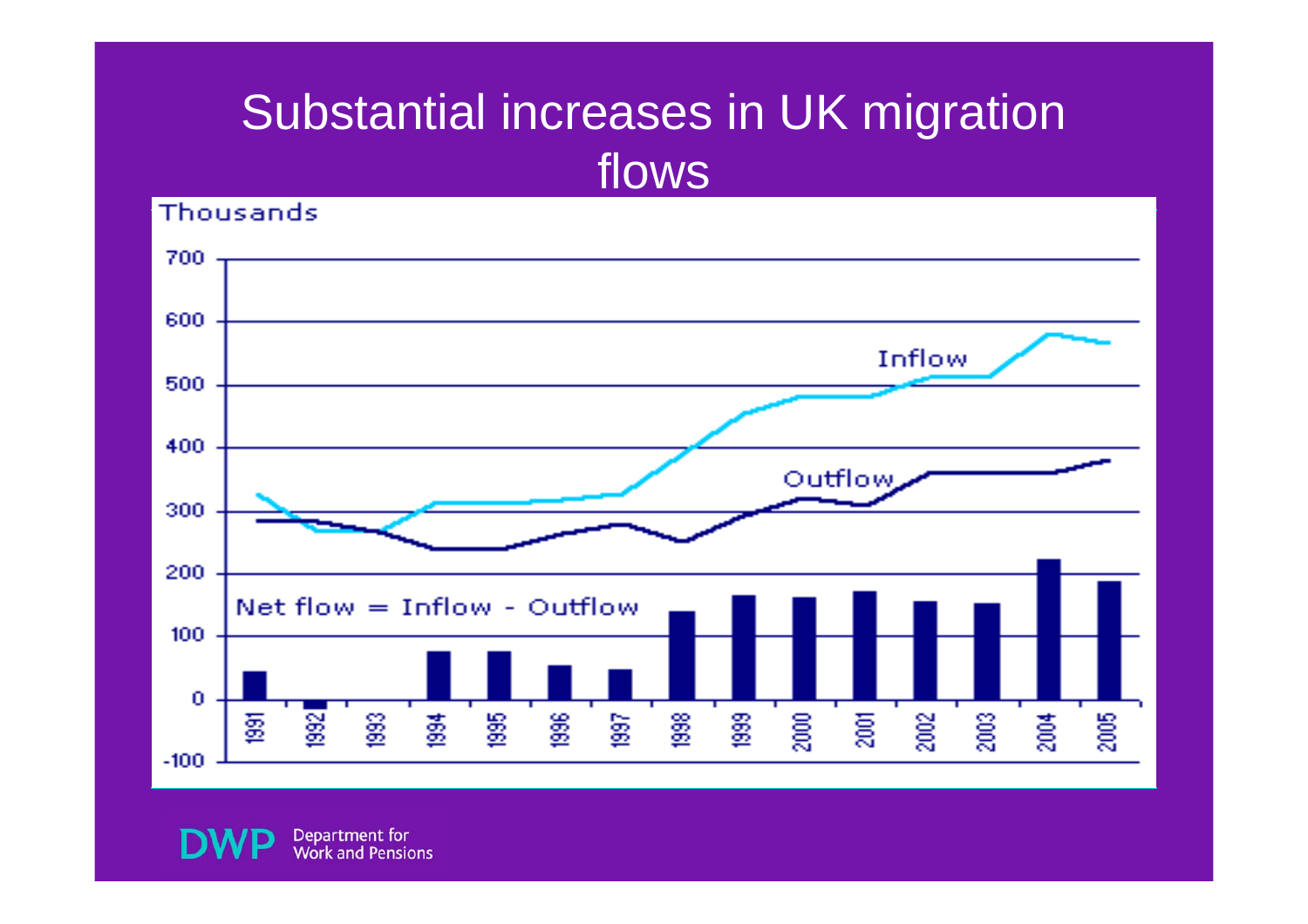#### …leading in turn to sizeable shift in the make-up of the UK population



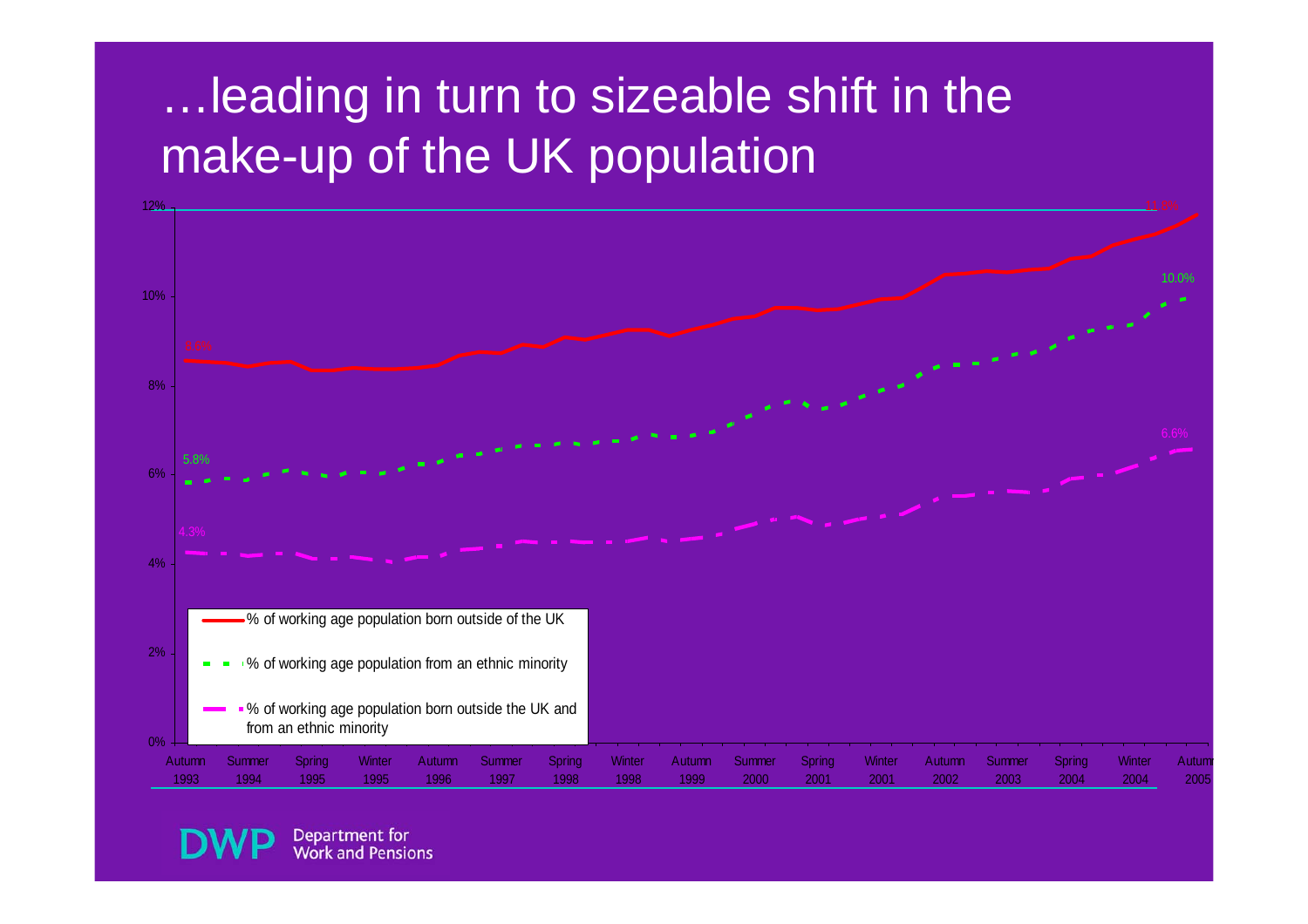#### The government view..

**"Migration affects a wide range of Government objectives and has a positive impact on growth and productivity, the public finances and on meeting labour and skills shortages in the public and private sectors"**

**Pre Budget Report, 2002**

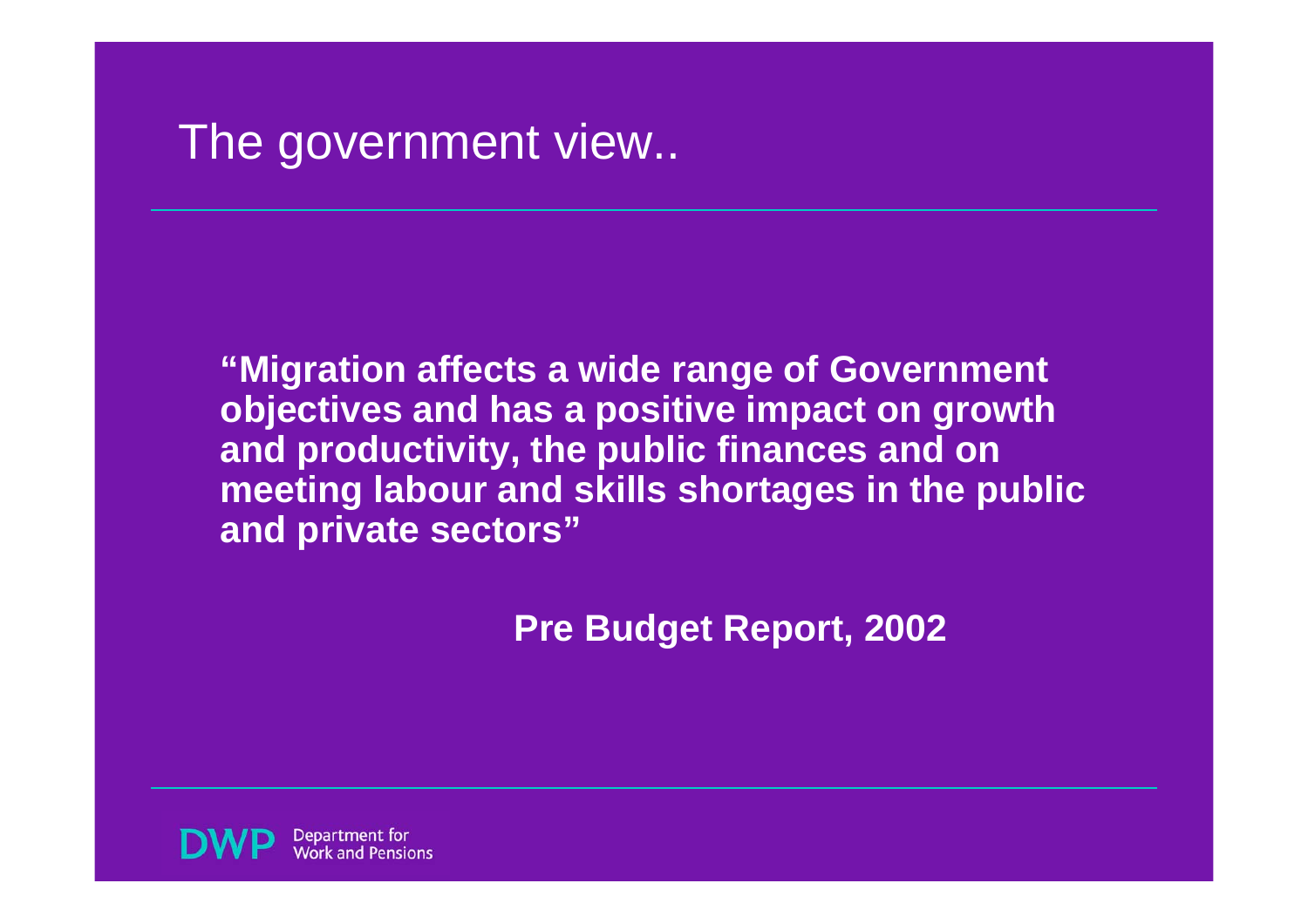## Migration and the labour market

- $\bullet$  Migrants to the UK concentrated at upper and lower ends of skill and income distribution - if anything recent developments exacerbate this.
- $\bullet$ Migrants more likely to be of working age; but
- $\bullet$ Working age migrants less likely to be employed
- $\bullet$  Clearly overall significant fiscal and economic benefits; but little known about micro-level impacts.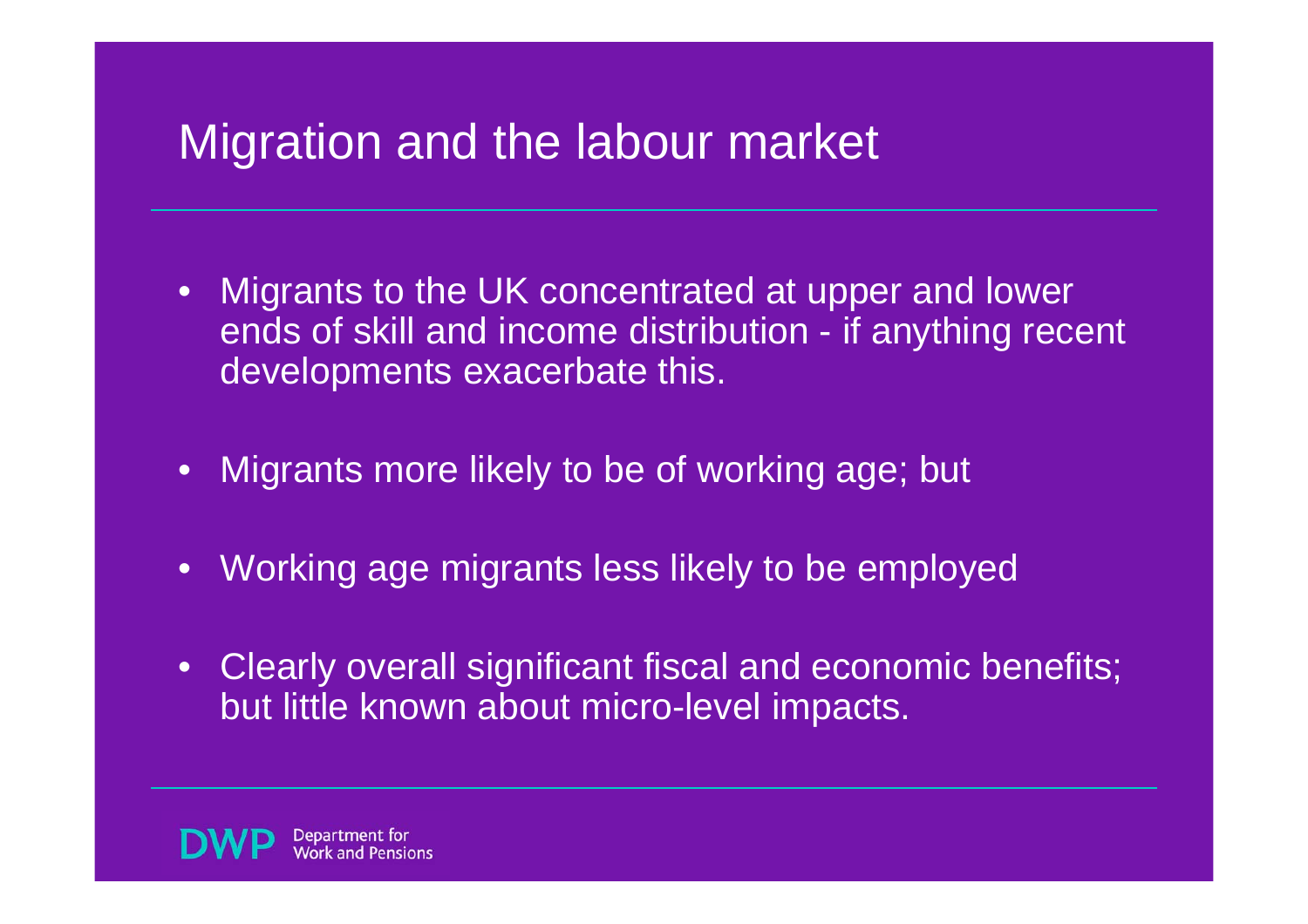#### Effect of migration on native workers

" A large literature exists for the US…the almost universal conclusion of these studies is that there is no large discernible impact of immigration on native wages and employment….

The main empirical result is that there is no strong evidence of large adverse effects of immigration on native employment or wages [in the UK].." [Dustmann, Wadsworth et al, 2001]

" The overwhelming majority of empirical studies agree that there is essentially no statistically significant effect of immigration on labour market outcomes " [Gaston and Nelson, 2000]

Despite the US debate, these conclusions are probably now stronger rather than weaker…

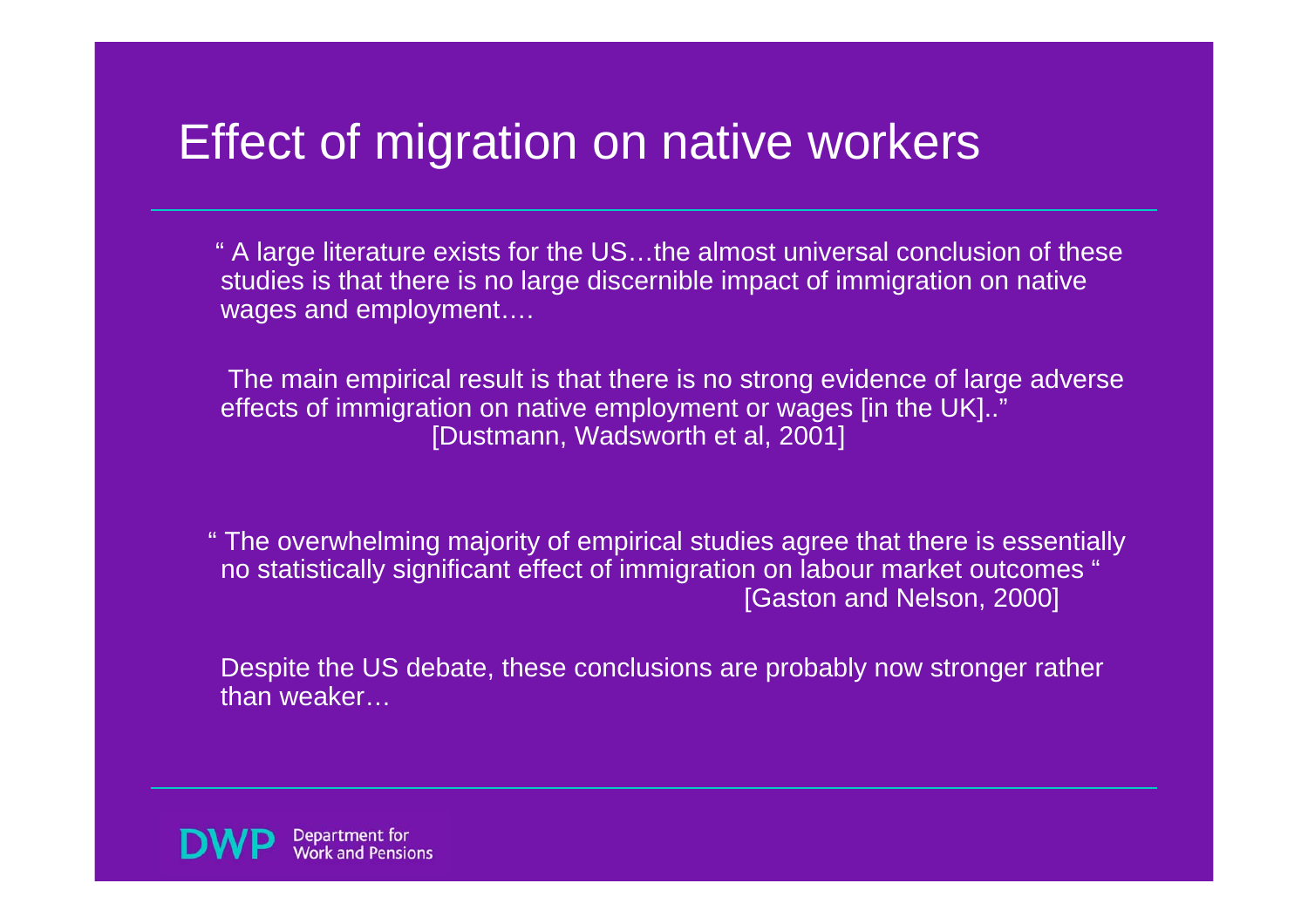#### But common sense says there must be an effect – they compete with natives for jobs !?!

 $\bullet$  " There is some presumption that output-mix adjustment fully absorbs the immigration shock… our presumption should be that immigration has no long run effect on labour market outcomes "

[Gaston and Nelson]

• A difficult communications job to get this across to the public [indeed even to some labour market economists…

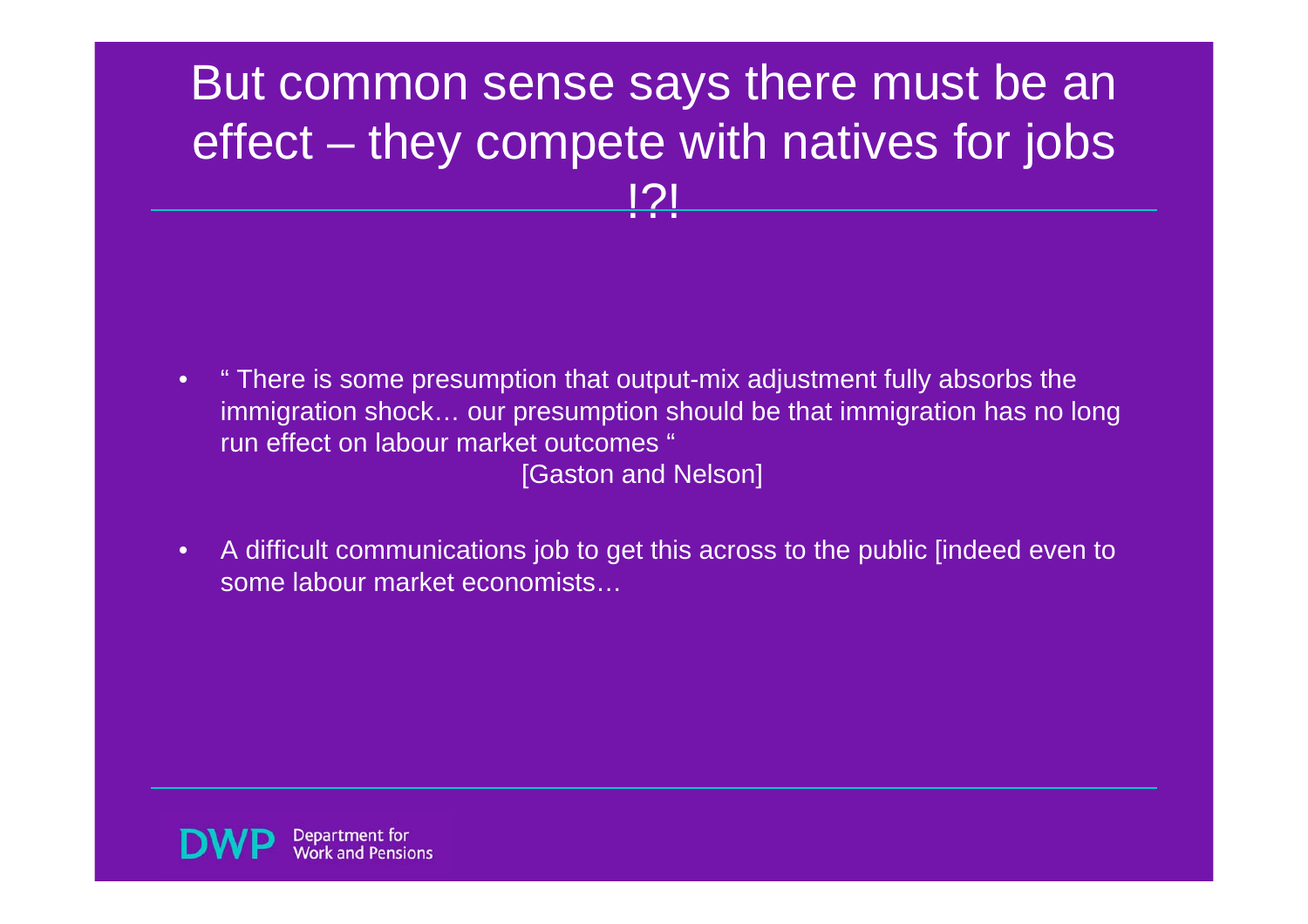#### A8 accession - policy background

- $\bullet$  Eight Central and Eastern European countries (A8) joined the European Union on 1<sup>st</sup> May 2004 along with Malta and Cyprus.
- The UK government granted Free Movement of Workers to nationals of these countries while the rest of the EU-15 imposed transitional arrangements.

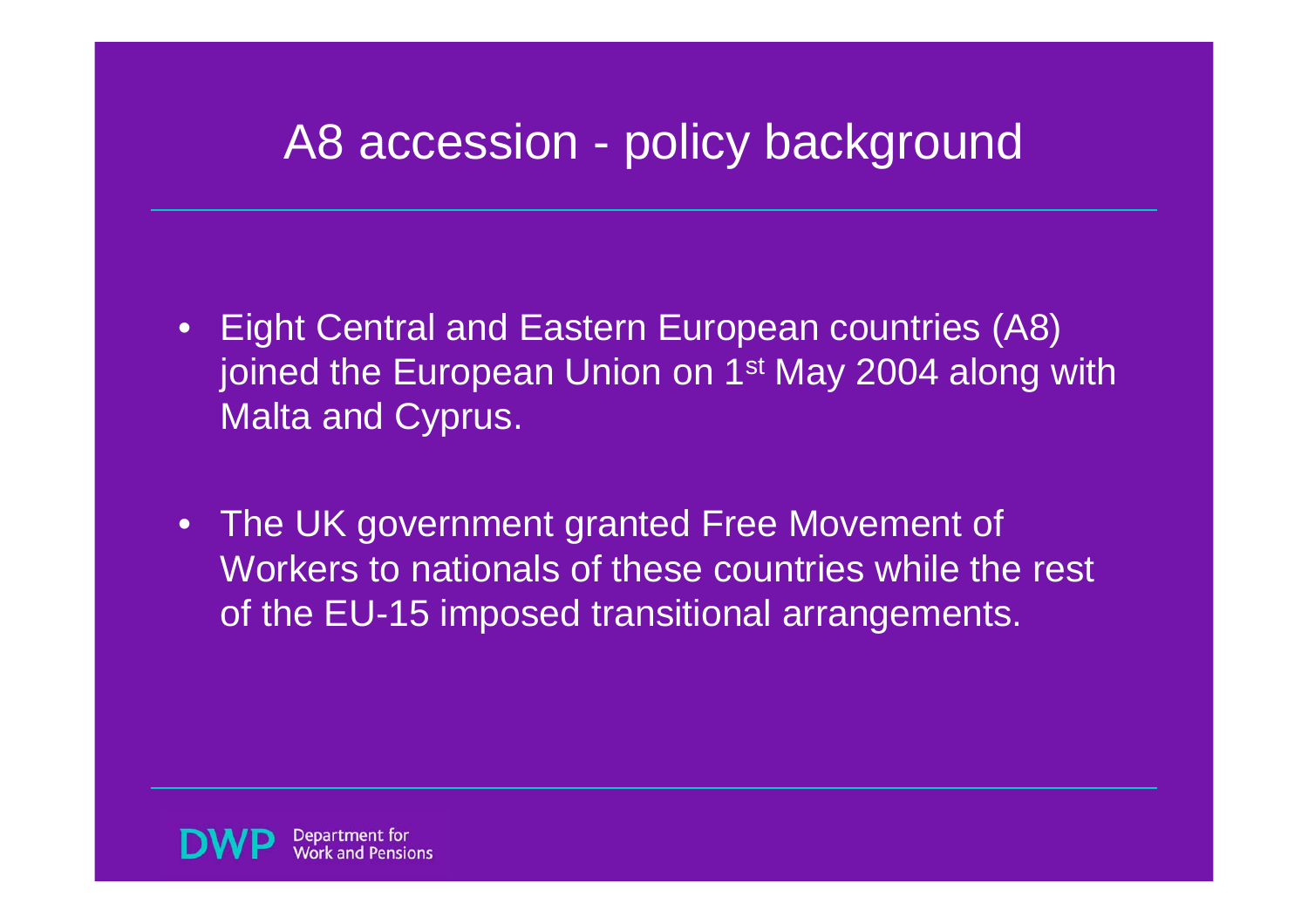### The Worker Registration Scheme

- $\bullet$  Nationals of the accession countries (excluding Malta and Cyprus) are required to register on the Worker Registration Scheme if they are employed in the UK for one month or more.
- This requirement provides the UK Government with an important new source of data about migrant workers from the accession countries.

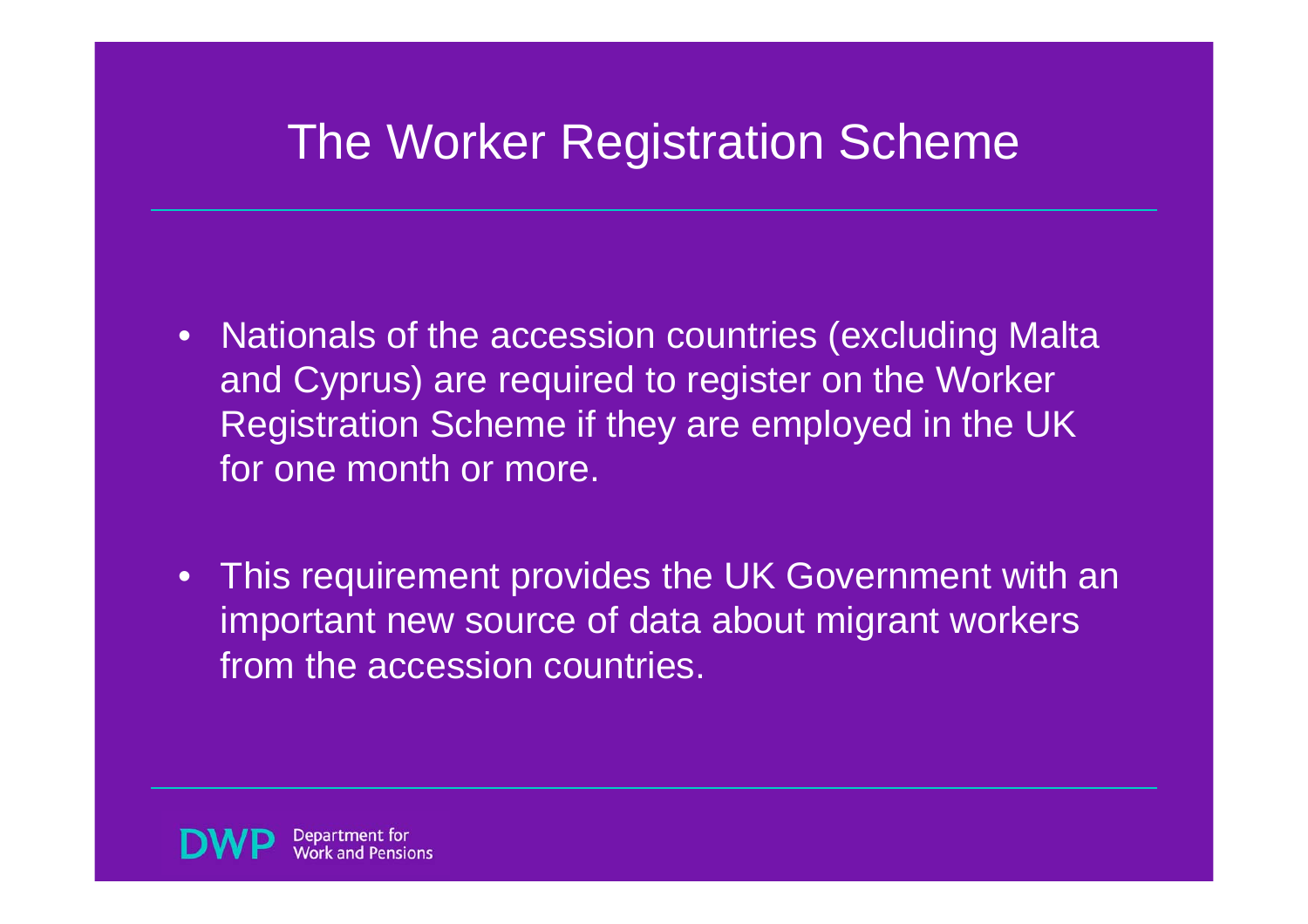#### Assessment

- At the time of accession the UK government committed to continually monitor the impact on the UK labour market.
- The Home Office publish quarterly Accession Monitoring Reports based on administrative data from the WRS.
- $\bullet$  DWP published an early assessment of the impact on the UK labour market in May 2005 and a fuller assessment in February 2006, focusing on the impact on registered unemployment.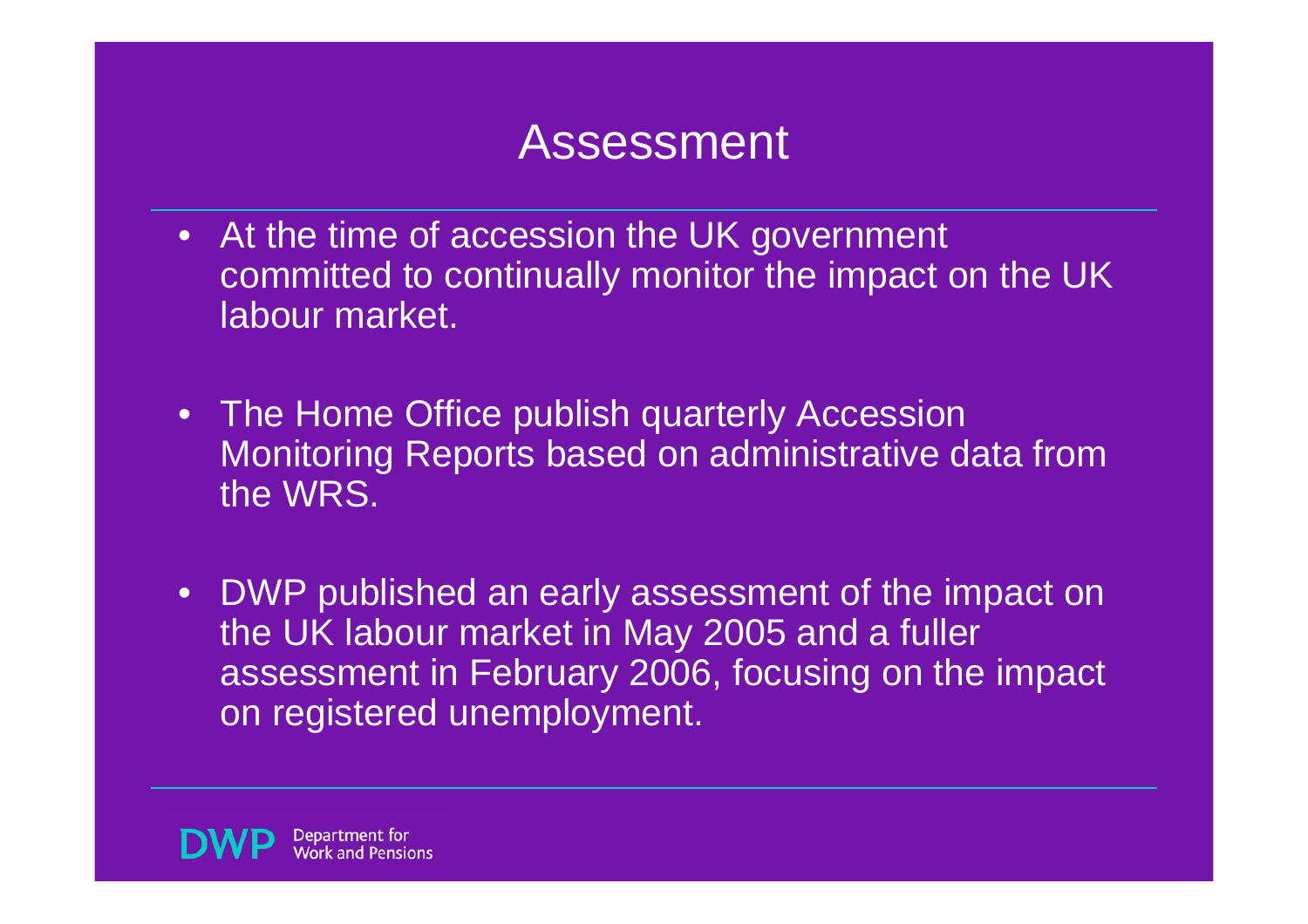#### How many people have registered on the WRS?

#### WRS applications processed by month

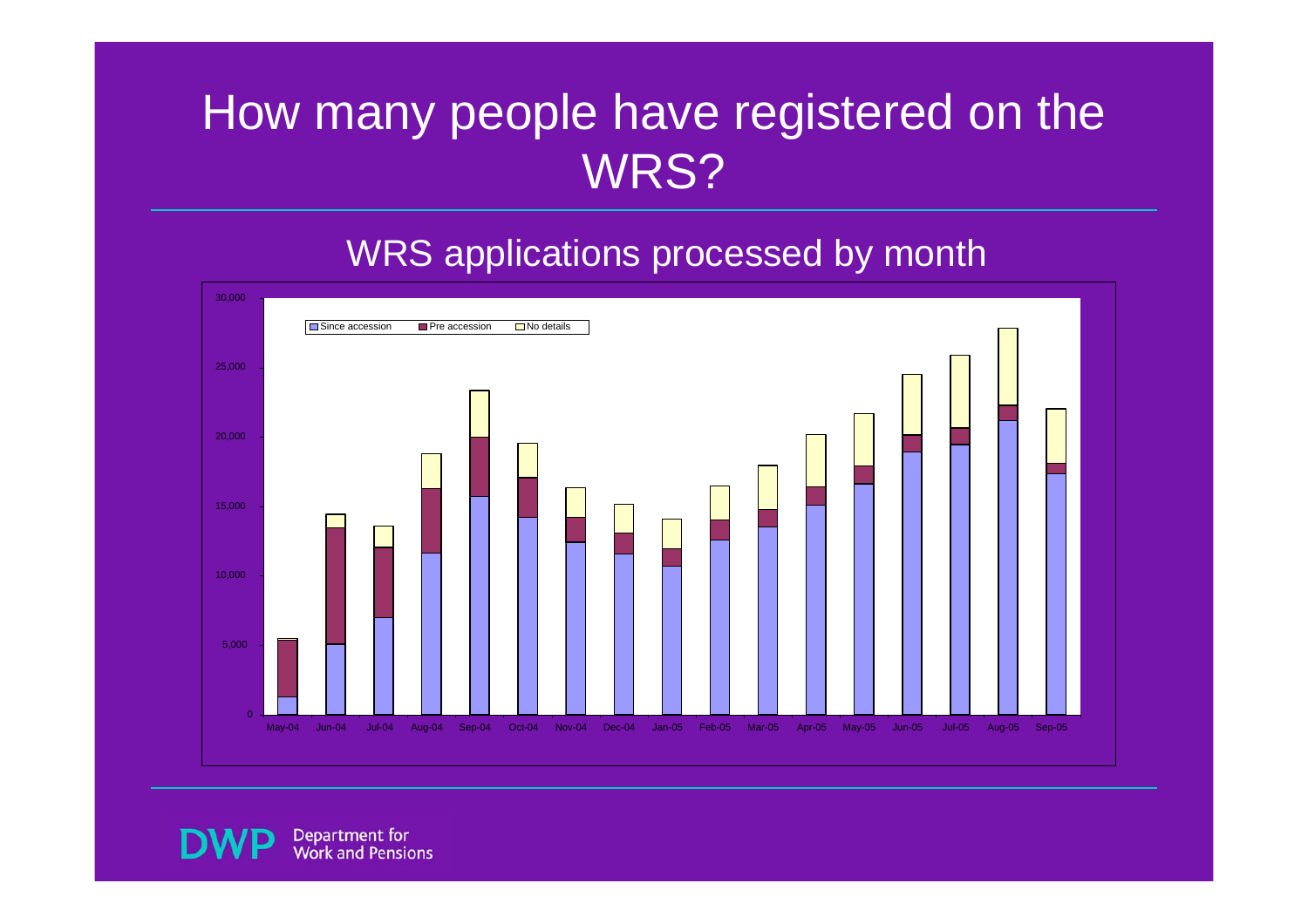# Characteristics of A8 migrants

- $\bullet$  The vast majority of applicants to the WRS are Polish (58 per cent), followed by Lithuanian (14 per cent) and Slovak (11 per cent).
- $\bullet$  Most applicants to the WRS are young and single – around 44 per cent are aged between 18-24 and 39% are aged between 25 and 34.
- •A8 migrants are coming to the UK to work, not claim benefits – 99% of applications for National Insurance numbers made by A8 nationals between May 2004 and September 2005 have been for work.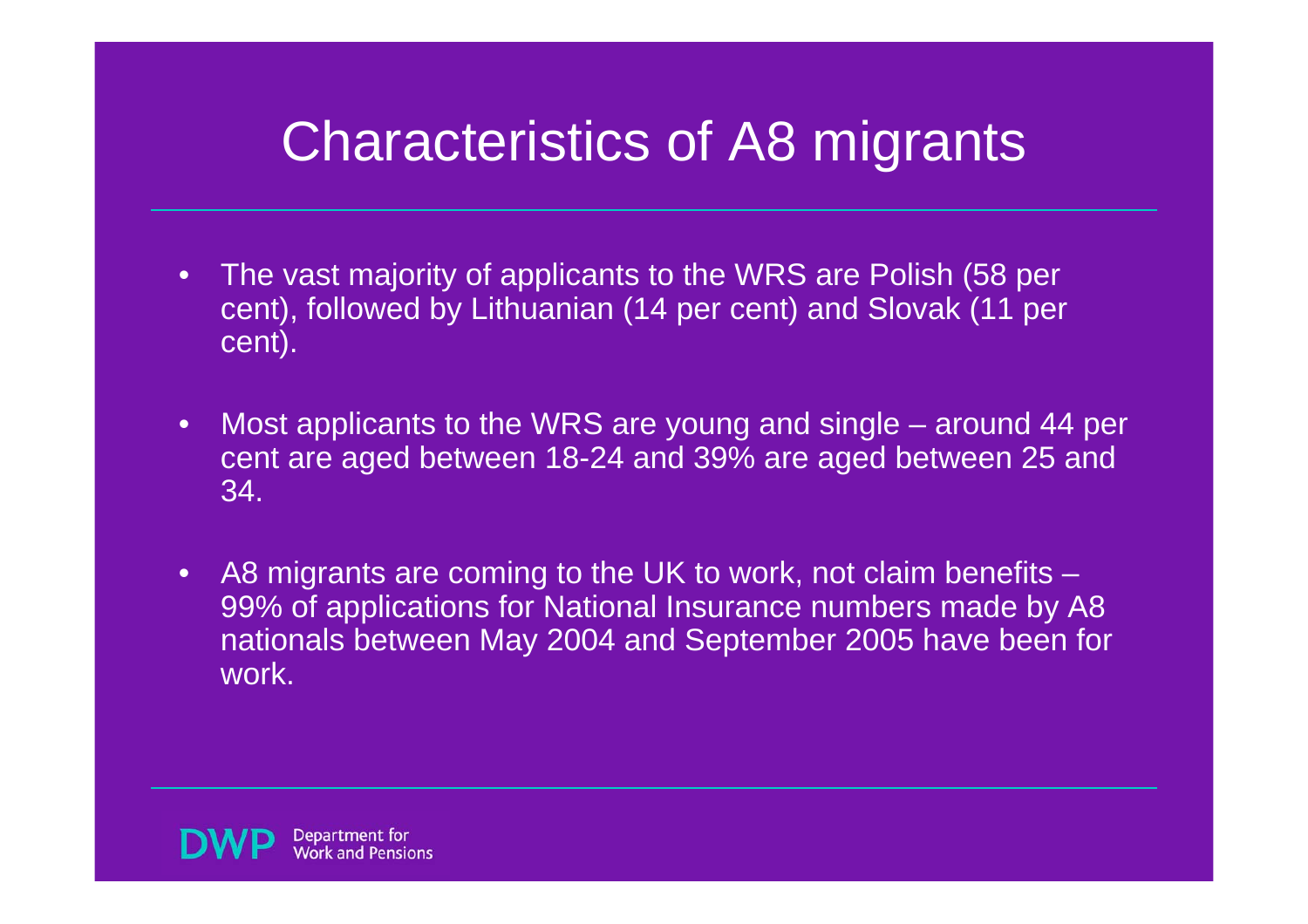#### Which parts of the country have A8 migrants gone to?

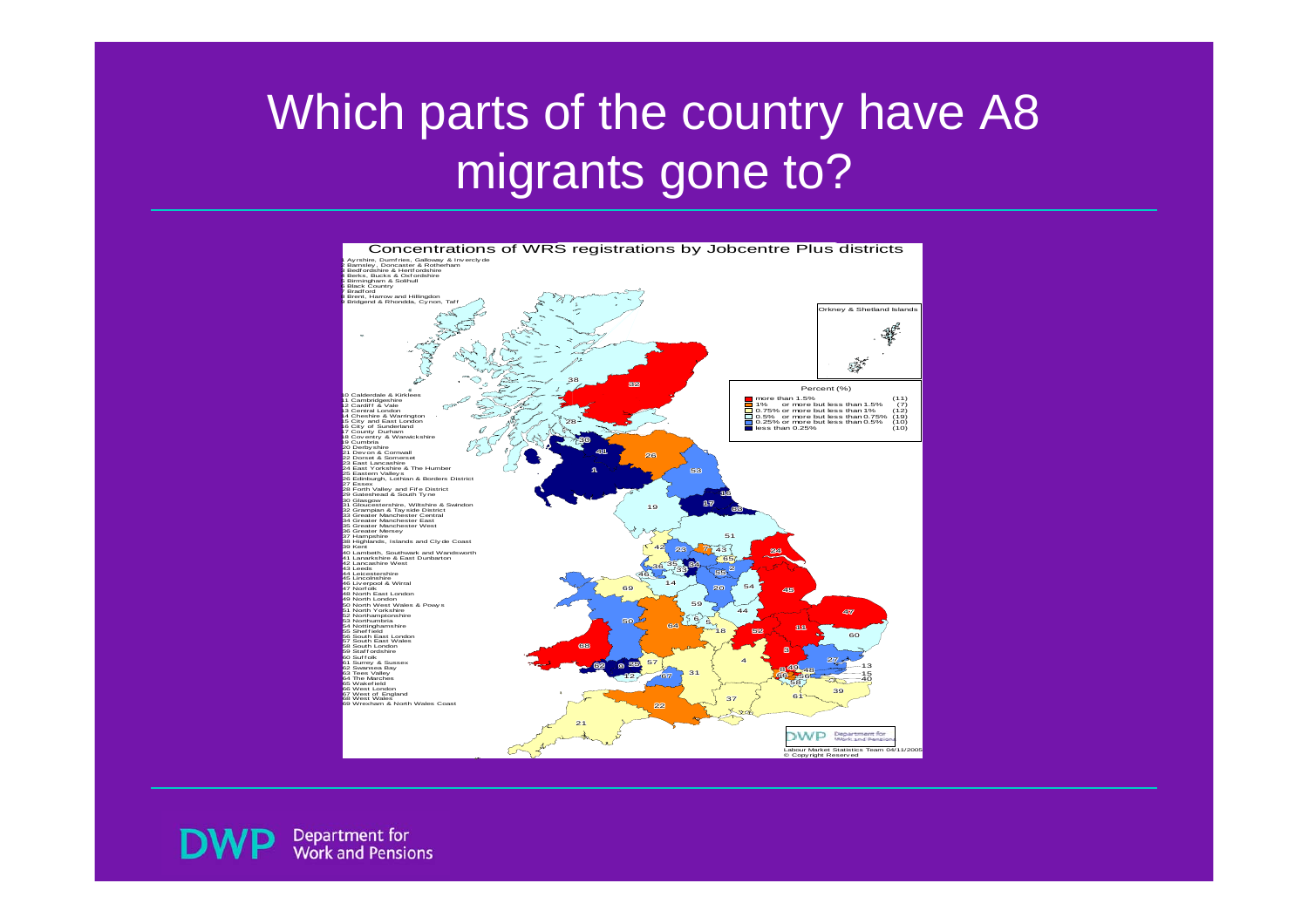#### What sectors are A8 migrants working in?

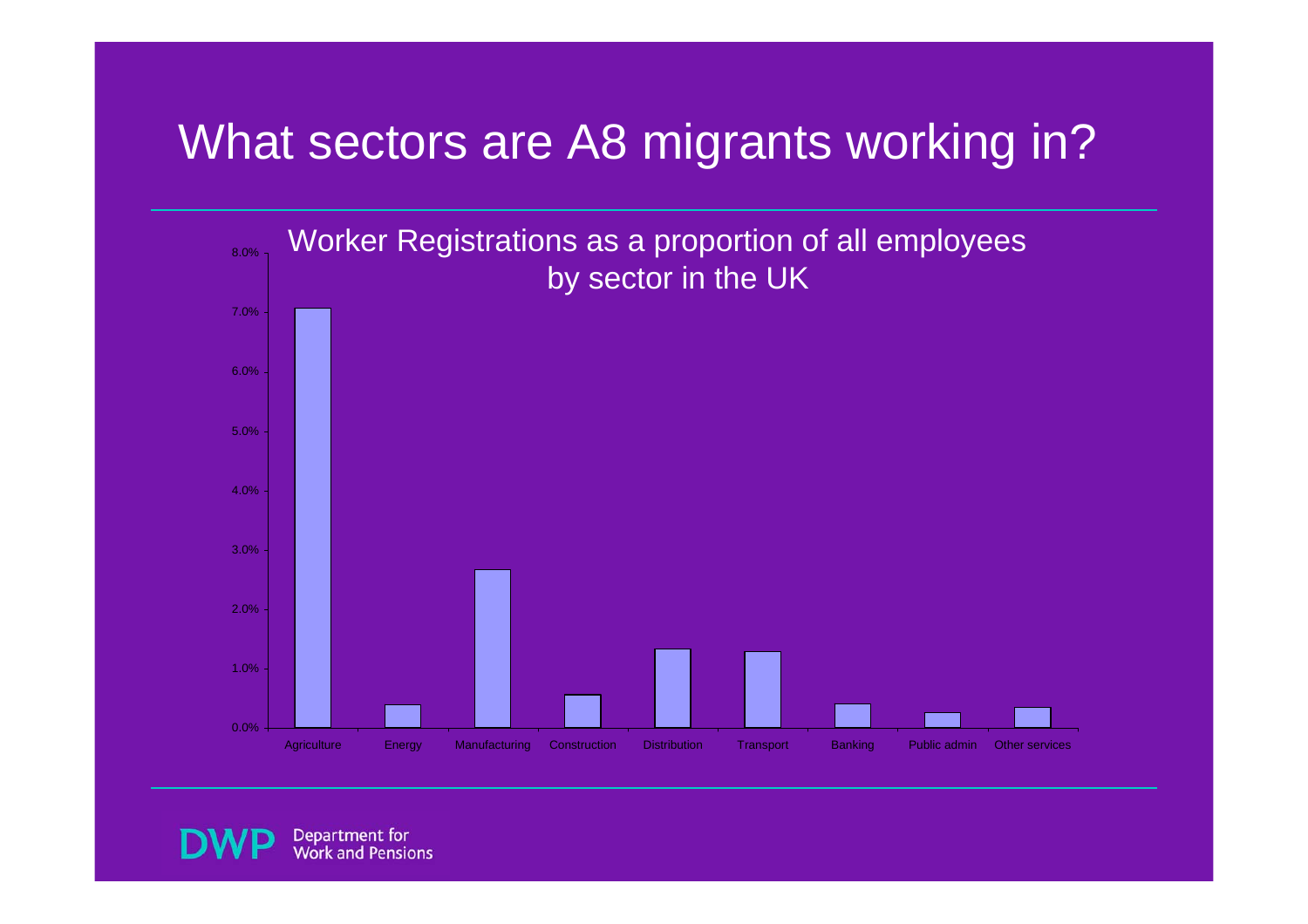### What has happened to employment rates?

Migrant and UK born employment rates (four quarter rolling averages)



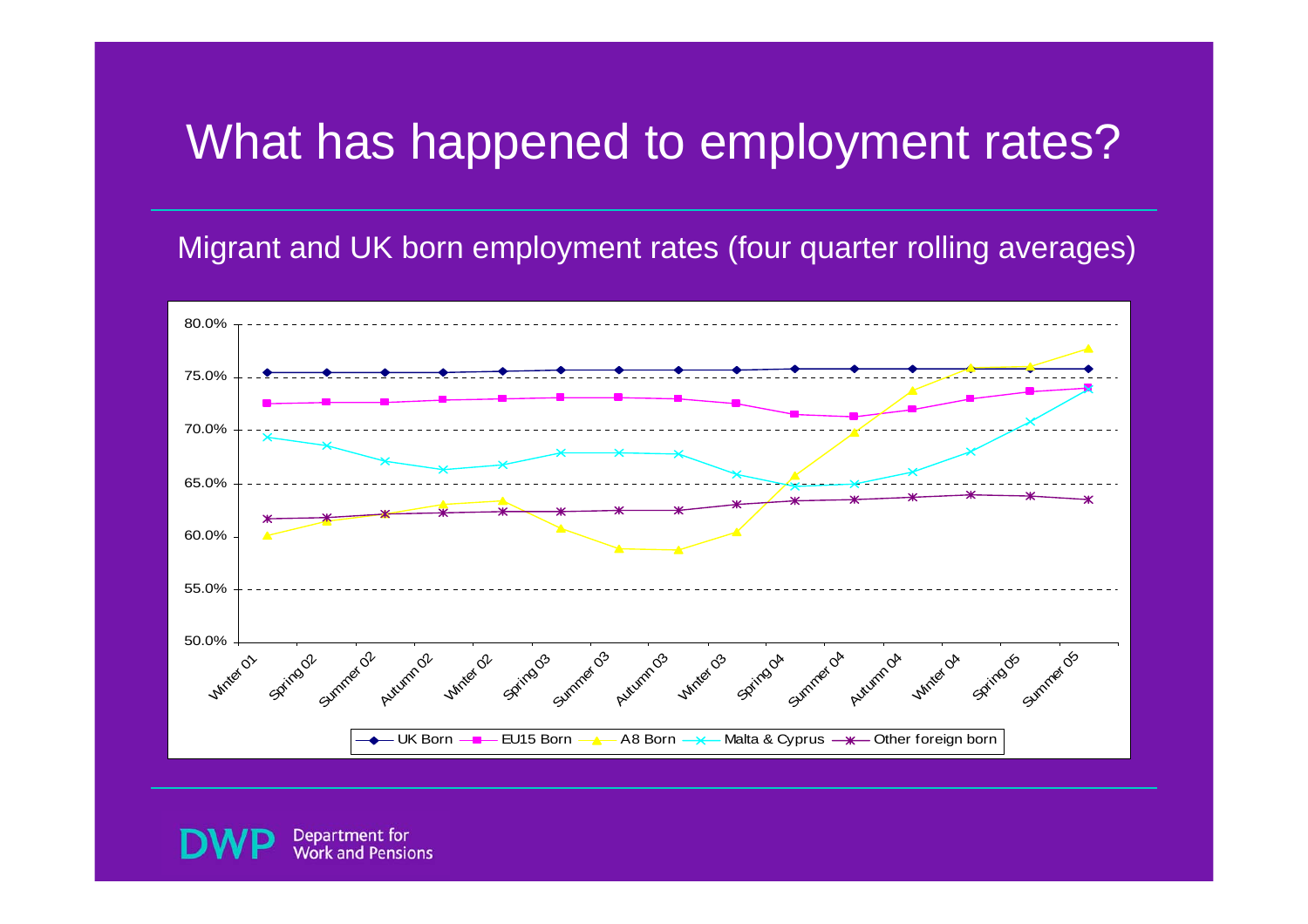## How might A8 migrants impact on the UK labour market?

 $\bullet$  The volume of workers on the WRS is sufficiently high that we expect to see some impact on the UK labour market, particularly in areas and sectors with high concentrations of WRS workers.

This impact may manifest itself in a number of ways:

- increased unemployment for some groups (substitute)
- lower probability of some groups finding jobs
- falls in employment for some groups
- $\mathcal{L}_{\mathcal{A}}$ falls in wages
- increased output and employment (complement)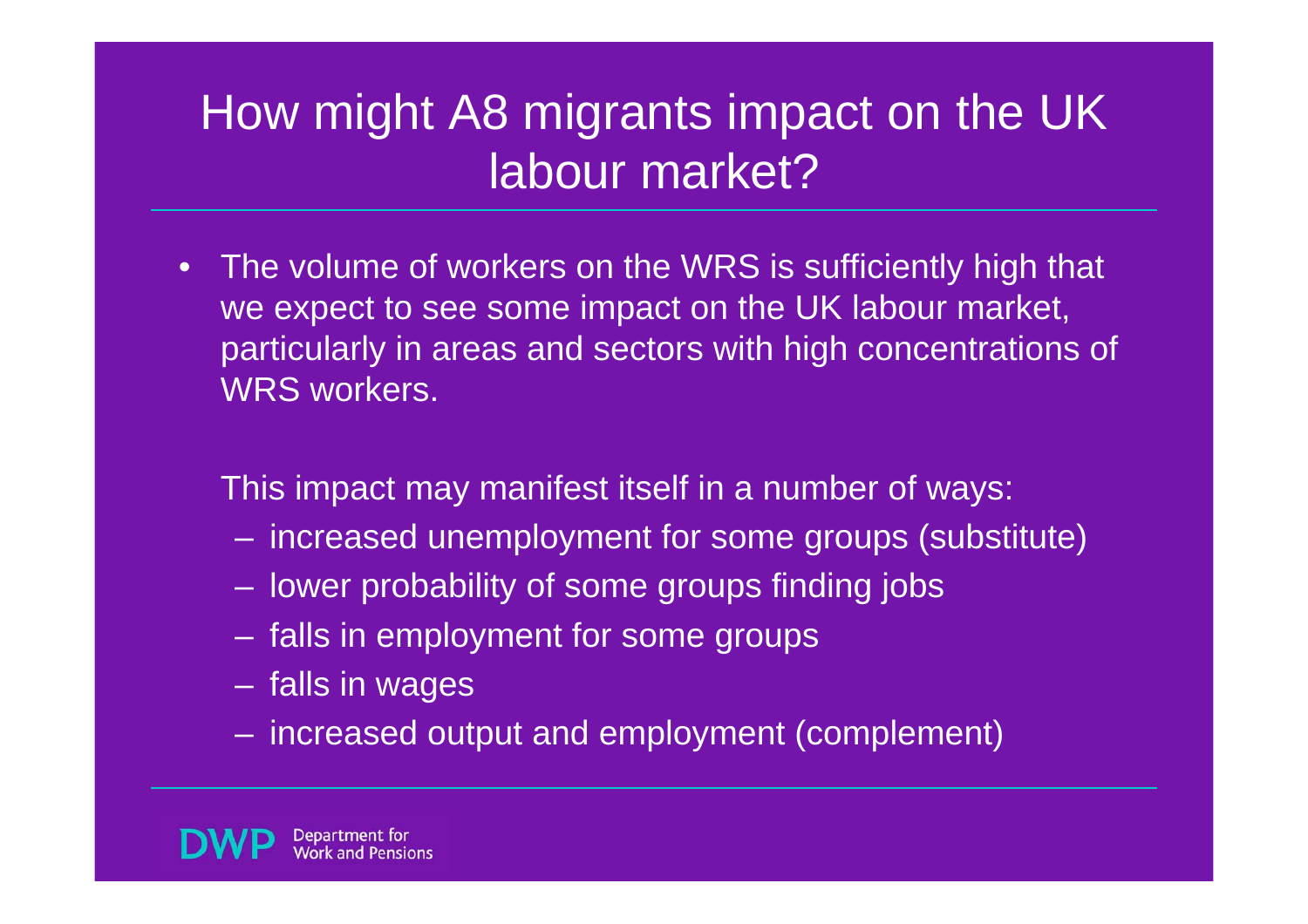# Model design

$$
\Delta u_{it} = \alpha + \beta m_t + \delta v_{it} + \lambda X_{it} + \sum_{i=1}^{L} \rho_i \Delta u_{it} + f_i + f_t + \varepsilon_{it}
$$

- $u_{ij}$  = our measure of unemployment
- $m_{ij}$  = our measure of migration
- *w<sub>it</sub>* = average wages
- $X_i$  = labour supply shifters
	- (% women, % minorities, % migrants outside A8)
- $\|f_i\|$  $f = f$  are individual and time fixed effects
- $|\mathcal{E}_n|$ **Example 2 state error term in local authority district** *i* **and** month  $t$ ,  $i = 1, \dots, 409$ , and  $t = 1, \dots, 17$ .

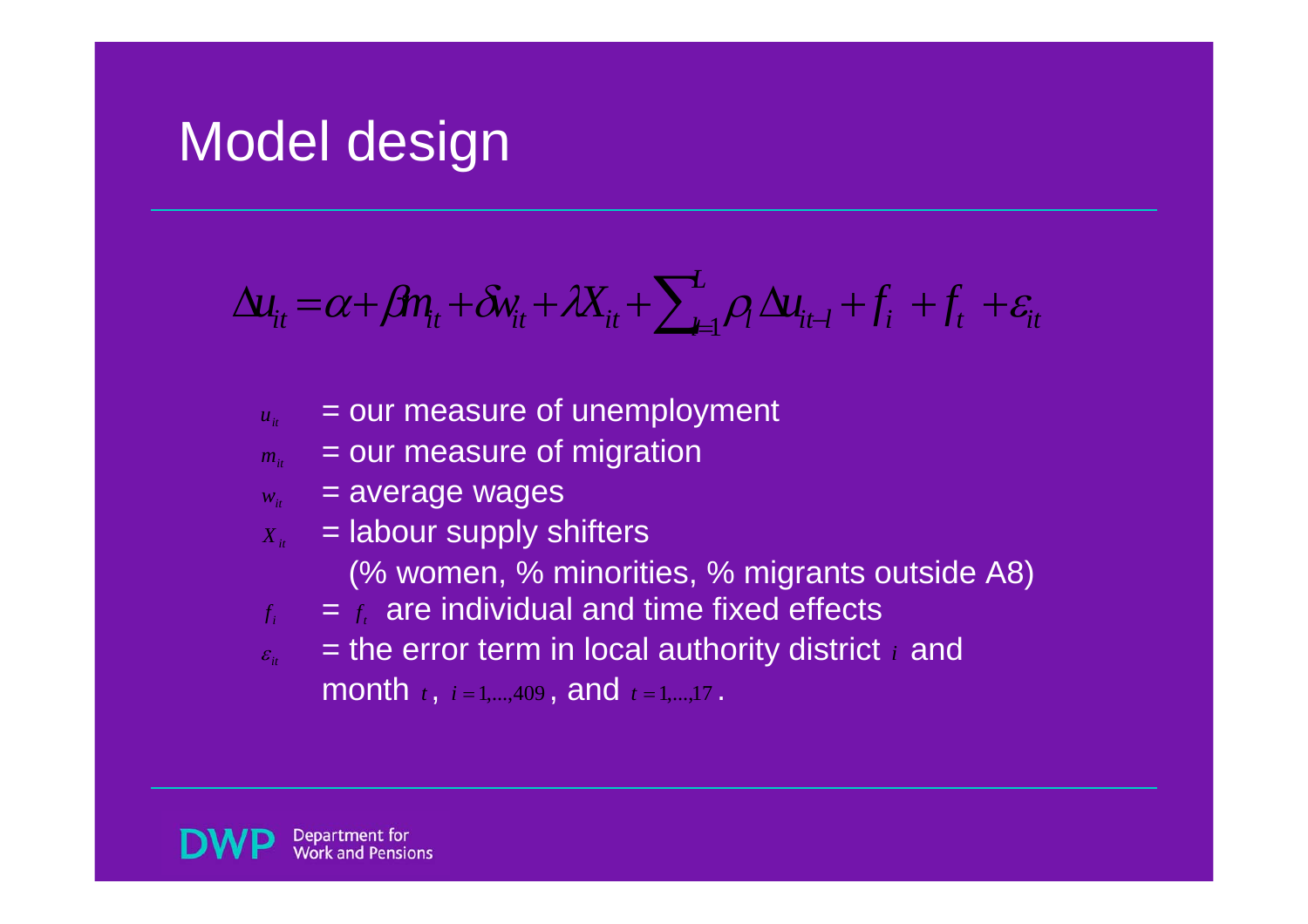# A8 Migrants and unemployment

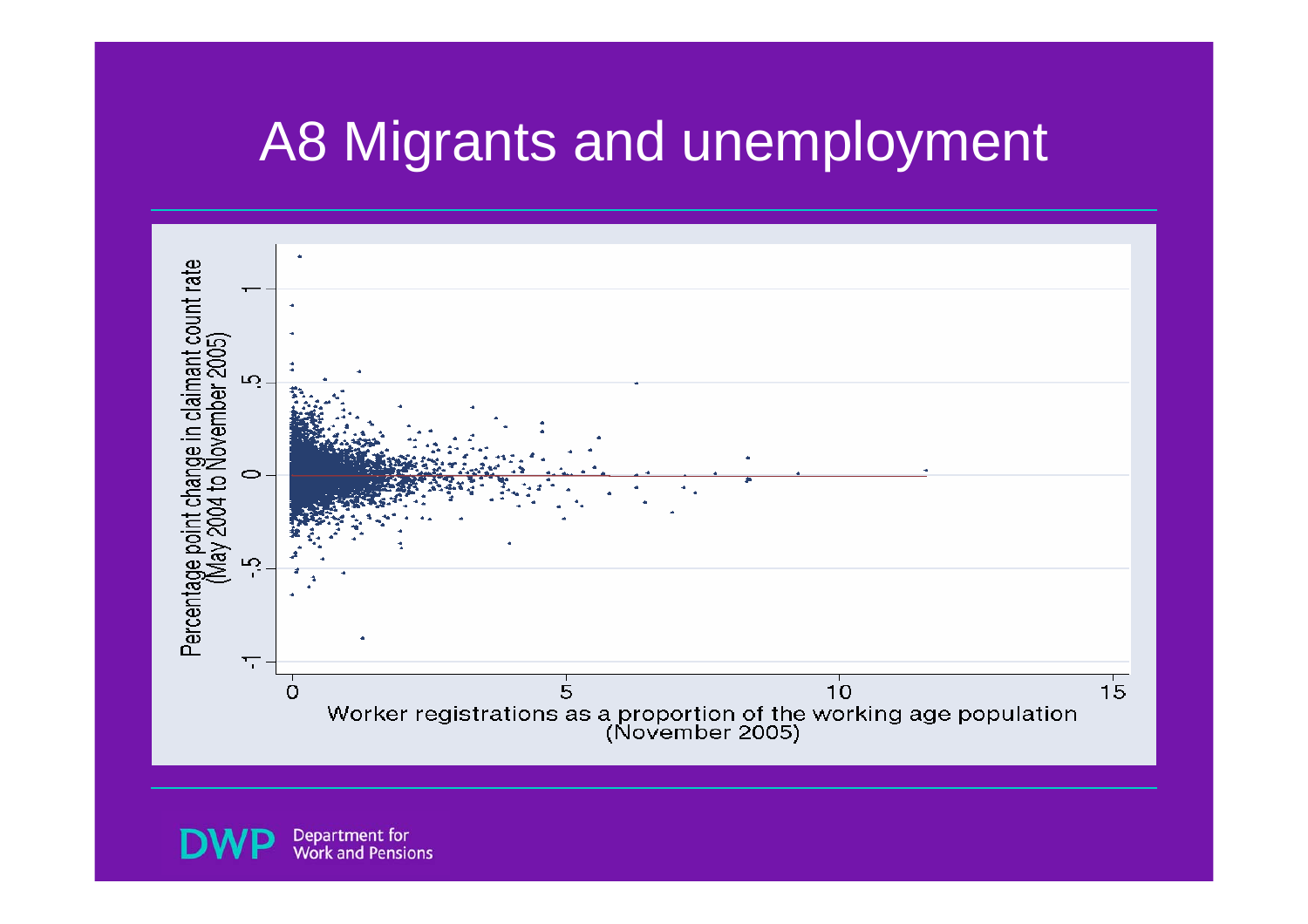#### **Table 5 - UNEMPLOYMENT EFFECT OF AN INCREASE IN THE % OF A8 MIGRANTS IN THE WORKING AGE POPULATION**

|                                                              | short run coefficient | standard errors | long run coefficient | standard errors |
|--------------------------------------------------------------|-----------------------|-----------------|----------------------|-----------------|
| <b>Models</b>                                                |                       |                 |                      |                 |
|                                                              |                       |                 |                      |                 |
| (1) Raw coefficient                                          | $-0.01$               | 0.02            |                      |                 |
| (2) Controlling for individual and time fixed effects        | 0.01                  | 0.03            |                      |                 |
| (3) Allowing for dynamic adjustment (one time period)        | 0.00                  | 0.03            | 0.00                 | 0.03            |
| (4) Allowing for dynamic adjustment (three time periods)     | 0.00                  | 0.03            | 0.00                 | 0.03            |
| (5) Correcting for serial correlation and heteroskedasticy   | 0.01                  | 0.03            | 0.01                 | 0.03            |
| (6) Controlling for average wages                            | 0.01                  | 0.03            | 0.01                 | 0.03            |
| (7) Controlling for the proportion of workers in agriculture | 0.01                  | 0.03            | 0.01                 | 0.03            |
| (8) Controlling for supply side shocks                       | 0.01                  | 0.03            | 0.01                 | 0.03            |

(a) These are GLS estimates where the weights are the square root of the inverse of the population sample size.

(b) The dependent variable is unemployment rate and the independent variable of interest is the proportion of migrants from the A8 countries to the working age population.

(c) Time fixed effects are modelled with month dummies, individual fixed effects are modelled with local authority district dummies, and labour supply shifters are included as controls.

(d) The interpretation of the coefficient is that an increase of one percentage point in the proportion of A8 countries migrants in the working population increases the unemployment rate of UK natives by b percentage points.